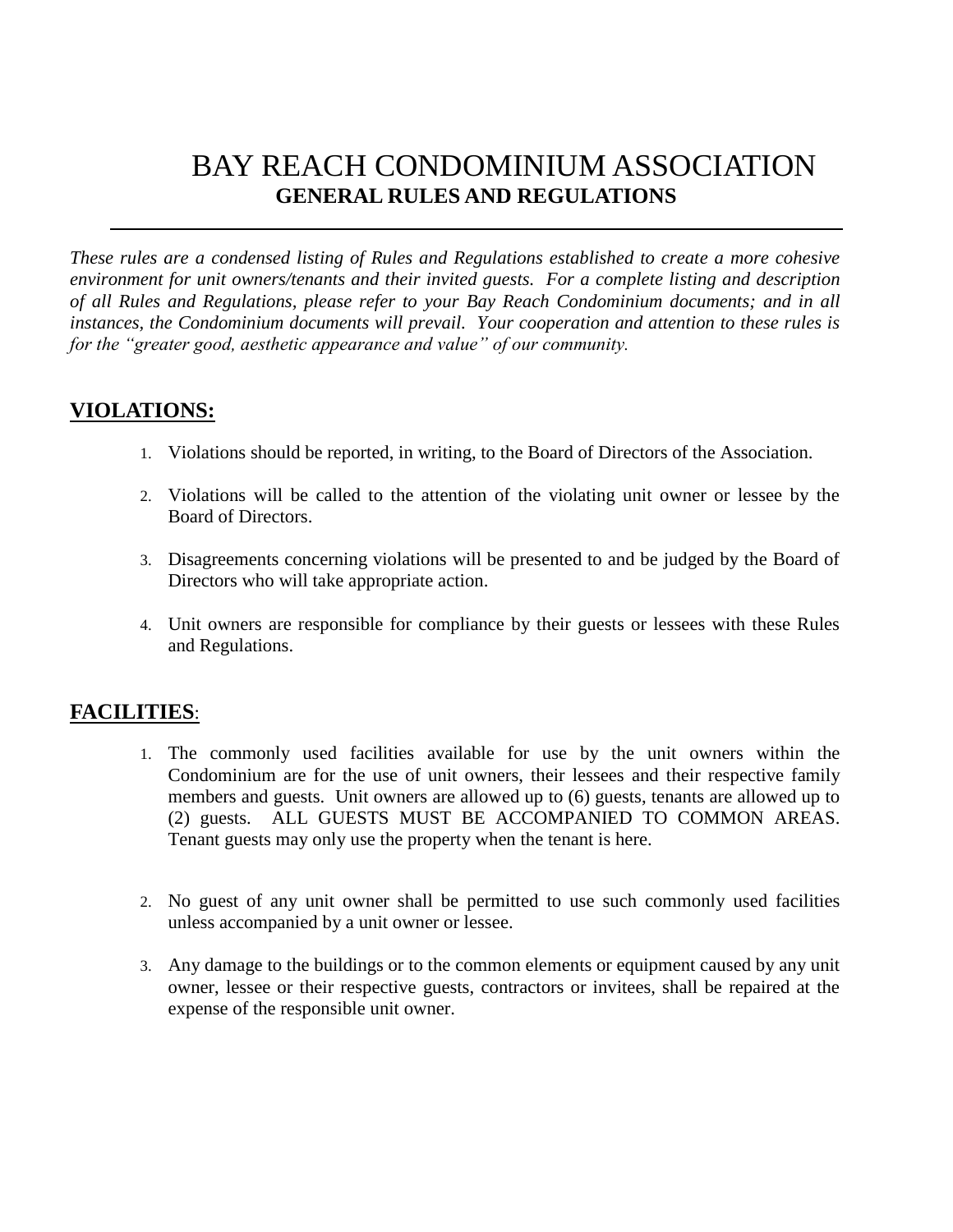## **NOISE:**

- 1. Unless expressly permitted in writing by the Association, no floor covering shall be installed in the units, other than any carpeting or other floor covering installed by the Developer. In any event, each unit owner shall have the duty of causing there to be placed underneath such floor covering, so as to be between any such floor covering and the concrete slab, generally accepted and approved materials for diminution of noise and sound, so that the flooring shall be adequately soundproof.
- 2. Radios, televisions and other instruments, which may create noise, shall be turned to a minimum volume between 9:00 PM and 8:00 AM. All other unnecessary noises, such as bidding good night to departing guests and slamming doors, between these hours should be avoided. Owners/tenants and visitors must keep vehicle noise to a minimum.

# **OBSTRUCTIONS:**

- 1. The parking areas, sidewalks, entrances, driveways, passages, patios, balconies, court, vestibules, stairways and corridors must be kept open and shall not be obstructed in any manner.
- 2. Rugs or mats must not be placed outside of doors, in corridors or on walkways.
- 3. No signs, notices or advertisements shall be inscribed or exposed on or at any window or any part of the Condominium, nor shall anything be projected out of any window or door in the Condominium.
- 4. No radio or television aerial or antenna shall be attached to, or hung from, the exterior of the Condominium or the roofs thereon, except for installation constructed thereon by the Developer and/or by agents of the Developer.
- 5. No baby carriages or bicycles shall be allowed to stand in walkways, entrances courtyards or other common area of the Condominium. Personal items are not to be left in any common area.

# **CHILDREN:**

- 1. Children shall not play in parking areas, walkways, stairs and courtyards.
- 2. Reasonable parental supervision must be exercised when children are playing on the grounds. Children under 16 must be accompanied by an adult to the pool and clubhouse areas.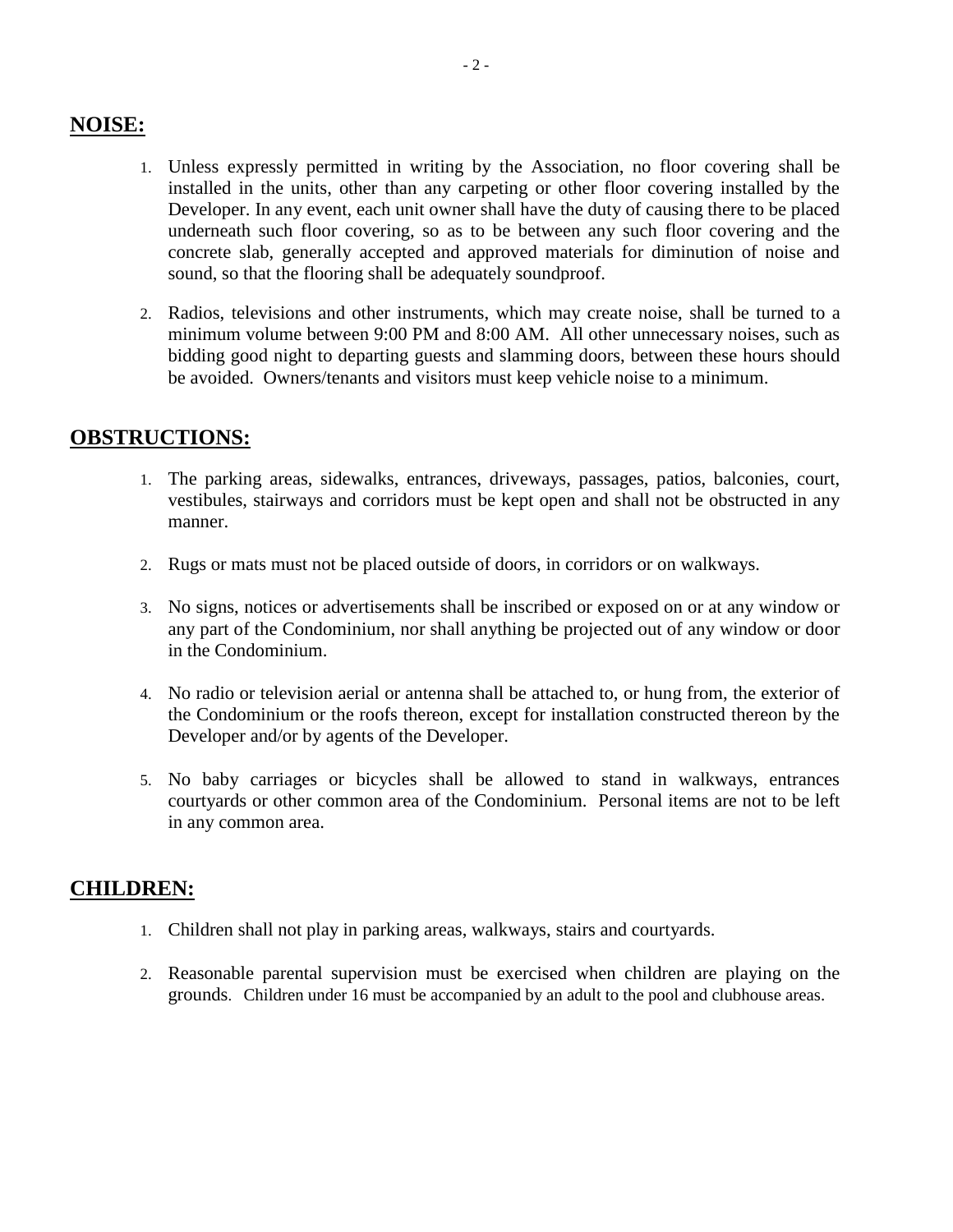#### **DESTRUCTION OF PROPERTY:**

"Neither," unit owners nor their family members, lessees, contractor, invitees, nor guests shall mark, mar, damage, destroy, deface or engrave any part of the Condominium. Unit owners shall be financially responsible for any such damage.

#### **EXTERIOR APPEARANCE:**

- 1. The exterior of the Condominium and all areas appurtenant to the Condominium shall not be painted, decorated or modified by any unit owner in any manner without the prior consent of the Association, which consent may be withheld on the purely aesthetic grounds within the sole discretion of the Association.
- 2. Awnings, window guards, light reflective materials, hurricane or storm shutters, ventilators, are to be approved by the Board of Directors. Approval maybe withheld on purely aesthetic grounds within the sole discretion of the Board of Directors.
- 3. No windows may be tinted without the prior consent of the Association and installation of drapes or curtains visible from the exterior of the Condominium shall have white or off-white, black out type liners used, which liners must be approved by the Association.
- 4. No television or other outdoor antenna system or facility shall be erected or maintained within the boundaries of the Condominium, except for installations constructed therein by the Developer and/or by agents of the Developer.

#### **SIGNS:**

There shall be no "For Sale" or "For Rent"/Lease" signs exhibited, displayed or visible from the interior or exterior of the Condominium or on any common ground, except for signs displayed by the Developer and//or agents engaged by the Developer.

# **CLEANLINESS:**

All garbage and refuse from the Condominium shall be deposited with care in the garbage containers intended for such purpose at such times and in such manner as the Association shall direct. All disposals shall be used in accordance with instructions given by the Association.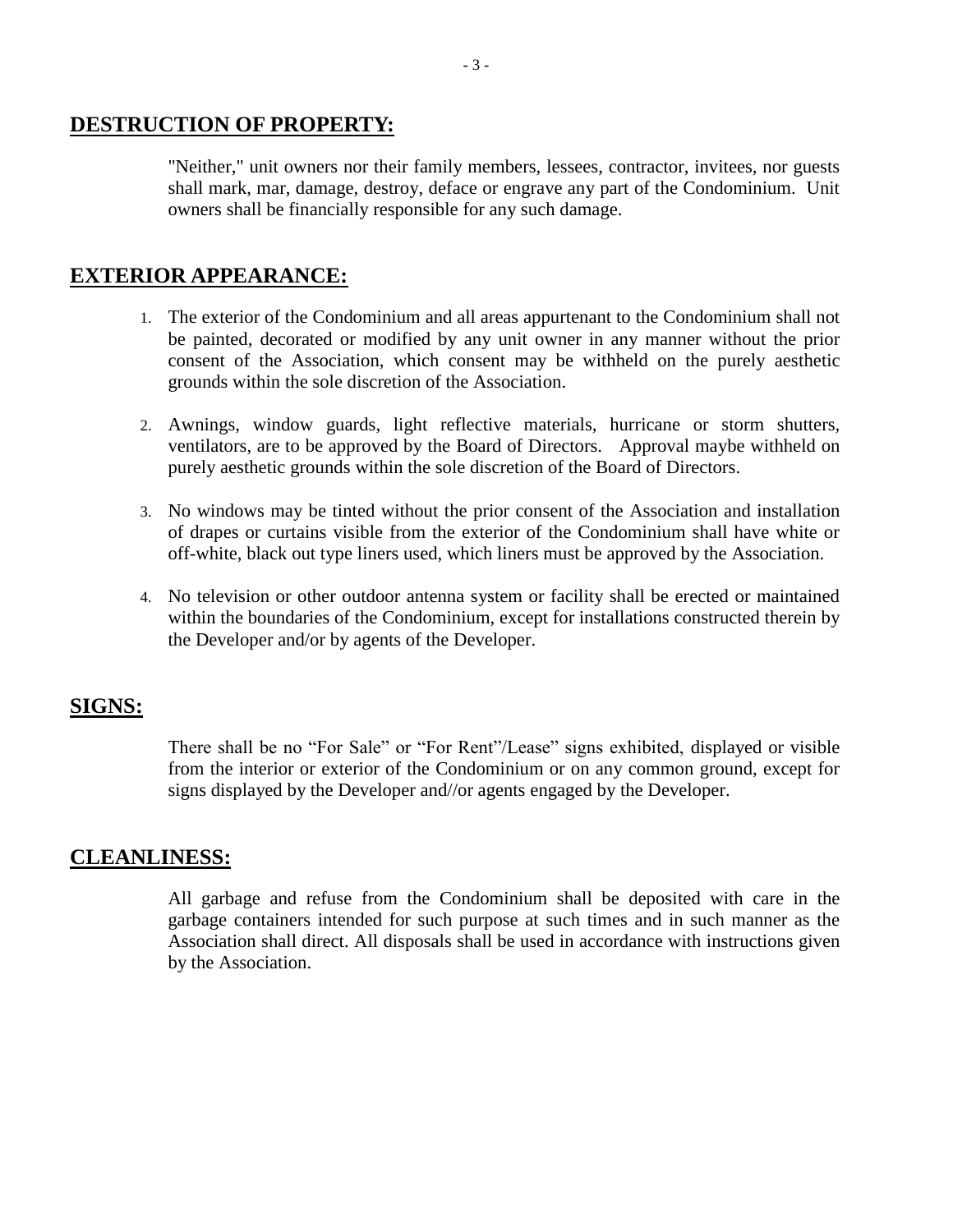#### **WINDOWS AND BALCONIES:**

- 1. Plants, pots, receptacles, and other movable objects must not be kept, placed or maintained on ledges of windows, terraces or balconies.
- 2. No objects shall be hung from balconies, terraces or window sills. No cloth, clothing, rugs or mops shall be hung open or shaken from windows, doors balconies or terraces.
- 3. Unit owners shall remove all loose objects or movable objects from the balconies and terraces during the hurricane season.
- 4. Unit owners/tenants shall not throw cigars, cigarettes or any other objects from the balconies, doors, windows or terraces.
- 5. No cooking-shall be permitted on any balcony or terrace.
- 6. Unit owner shall not allow anything to be thrown or to fall from balconies, doors, windows or terraces.
- 7. No sweeping or other substances shall be permitted to escape to the exterior of the Condominium from the balconies, doors, windows or terraces.
- 8. No balconies or terraces may be enclosed, except by the Developer.

### **INGRESS AND EGRESS:**

- 1. Garbage cans, laundry, dry cleaning, supplies or other articles shall not be placed in the halls, on walkways or on staircase landings.
- 2. No unit owner or lessee shall allow entrance doors to remain open for any purpose other than for immediate ingress and egress.

# **STORAGE;**

Personal property is not allowed to occupy any common element areas.

### **BICYCLES:**

Bicycles must be placed or stored in the unit or garages, not on patios or balconies, or designated areas, not in common areas.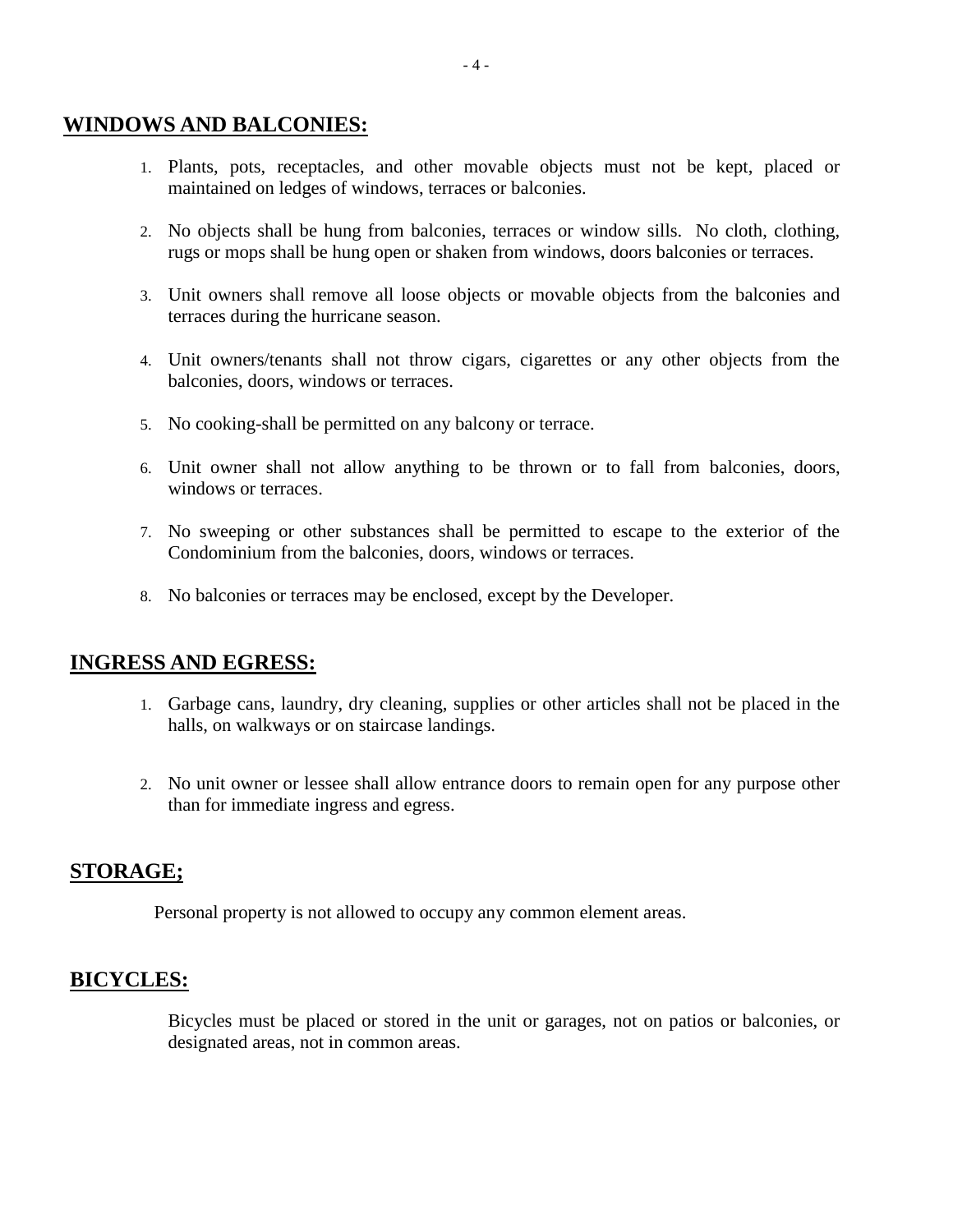# **PLUMBING:**

- 1. Common water closets and those common plumbing, shall not be used for any purpose other than those for which they are constructed, and no sweepings, rubbish, rags, sanitary napkins or other foreign substances shall be through therein.
- 2. Grease and other foreign substances shall not be poured down drains.
- 3. The cost of any damage resulting from misuse of same shall be borne by the unit owner causing the damage.

# **TRASH:**

- 1. All refuse, waste, bottles, cans, and garbage, etc, shall be securely wrapped in plastic garbage bags and placed in the appropriate collection containers.
- 2. Trash collection containers may be used only between 7:00 A.M. and 11:00 P.M...

# **ROOFS:**

Unit owners (other than the Developer and/or agents of the Developer), their lessees, their family members and guests are not permitted on the roofs for any purpose whatsoever.

### **EMPLOYEES:**

- 1. No unit owner shall direct, supervise or in any manner attempt to assert control over the employees of the Association unless considered an emergency.
- 2. Employees are to be directed by the Property Manager or Board of Directors.

### **CONSTRUCTION/REMODELING:**

- 1. The Bay Reach Board of Directors must approve any painting, decorating modification to the exterior of any unit. There is to be no modification of landscaping except by the Association. No balconies or terraces may be enclosed.
- 2. All interior work that involves the structure, plumbing, electrical or mechanical systems require permits issued by the Lake Park Building Department. Unit owners are responsible for complying with applicable law.
- 3. Construction equipment that makes noise should be used between 8:00 AM and 5:00 PM, Monday through Friday only.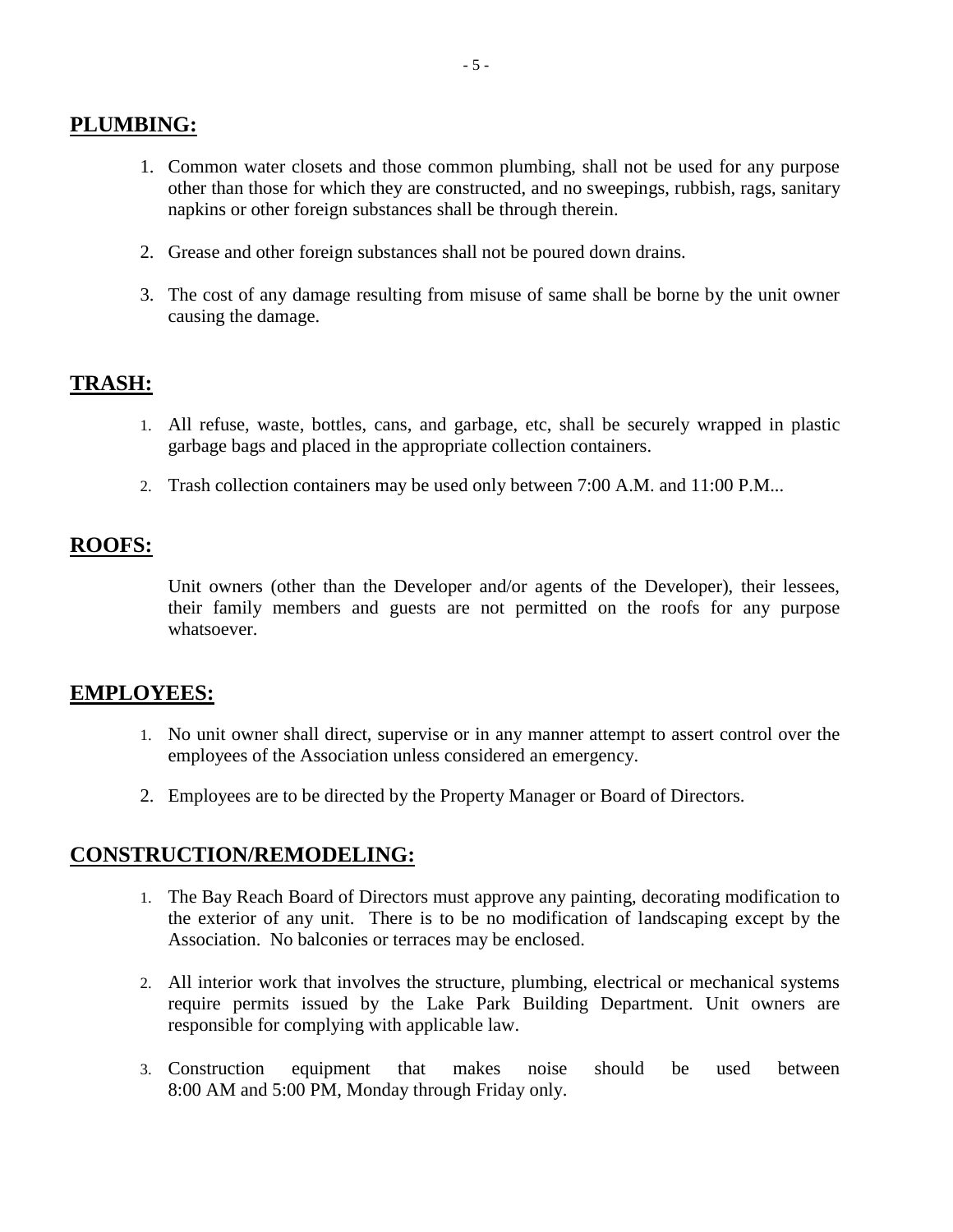4. Construction trash is to be properly discarded. Anything that cannot fit in the Dumpster is to be removed at the homeowner/tenant expense. Under no circumstance is any trash to be left in front of the Dumpster.

### **SOLICITATION:**

There shall be no solicitation by any person anywhere upon the Condominium property for any cause, charity, or for any purpose whatsoever, unless specifically authorized by the Board of Directors.

# **PETS:**

- 1. One **(1)** pet weighing a maximum of twenty-five (25) pounds is permitted. No more than one (1) pet may be kept or harbored within the unit.
- 2. Exotic pets or exotic animals shall not be kept or harbored within the confines of a unit.
- 3. All pets must be registered with the Association. Unit owners/tenant(s) must submit by January  $1<sup>st</sup>$  of each year a copy of their pet rabies vaccination and weight verification from their veterinarian.
- 4. No pet or animal shall be maintained or harbored within a unit that would create a nuisance to other unit owners/tenant(s).
- 5. Pets must be kept on a leash at all times.
- 6. No pets are permitted within the club house/pool area.
- 7. No aggressive dogs as per attached list.

#### **ACCESS:**

The Association shall retain a pass key to each unit including garages. No unit resident shall alter any lock or install a new lock on any door of any unit without consent of the Association. In case such consent is given, the resident shall provide the Association with a new key for the use of the Association pursuant to its right of access to the unit.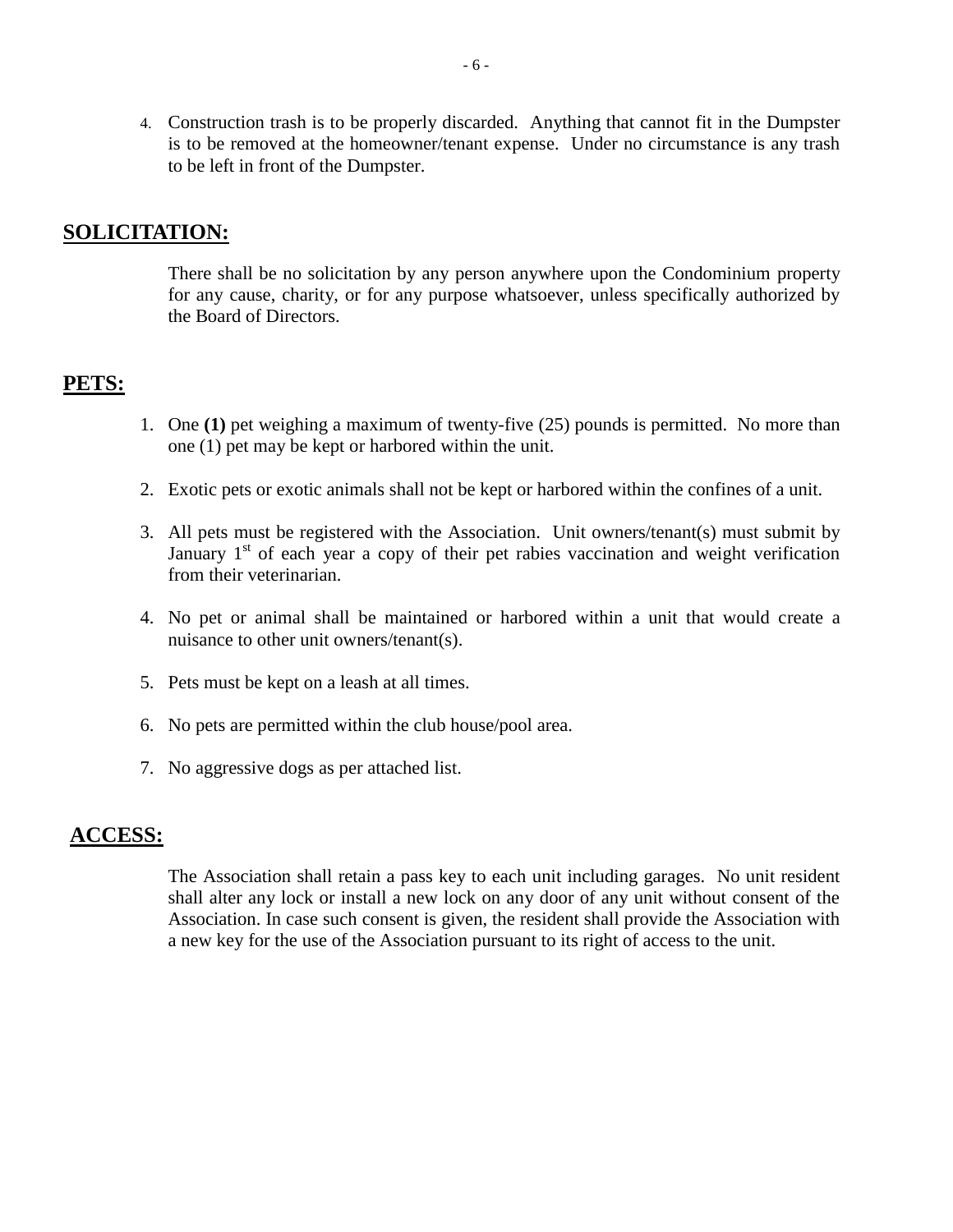# **CLUBHOUSE / POOL/ PHYSICAL FITNESS ROOM:**

- 1. The Clubhouse, pool area and fitness center are for the exclusive use of unit owner/tenant(s) and their guests.
- 2. Maximum of six (6) guests per owner household and (2) guests per tenant household. This ensures the tranquility of other residents.
- 3. Residents and their guests using the swimming pool do so at their own risk. Lifeguards are not on duty.
- 4. Glass containers of any kind are not permitted in the pool area. No food, Drinks, or Cigarettes are allowed in the pool and spa or on the edge of the pool and spa.
- 5. A shower must be taken before entering the pool and all oils removed.
- 6. Diving, shouting, running and playing of games around the pool is prohibited.
- 7. No pool furniture is to be removed from the pool area.
- 8. No person(s) under the age of 16 shall be permitted in the Clubhouse, pool and fitness areas unless accompanied by an adult and under adult supervision (over 18).
- 9. Children who are not toilet trained, whether wearing diapers or not, are prohibited from entering the swimming pool
- 10. Unit owner/tenant(s) shall be responsible for any damage done to equipment or furnishings. No wet clothing shall be allowed in the Clubhouse.
- 11. Unit owner/tenant(s) and their guests shall be responsible for wiping down the fitness equipment after use.
- 12. Unit owner/tenant(s) shall notify the Property Manager of any malfunction or damage noted to any fitness equipment.
- 13. The Clubhouse may be reserved for private parties. A security deposit will be required but the unit owner will be responsible for all clean up. Priority for Clubhouse use shall be given to Association sponsored events.
- 14. No pets are allowed in the Clubhouse, pool and fitness center areas.
- 15. External sound systems are not permitted the pool area, so as not to invade resident's personal space.
- 16. Fishing inside gated pool area is not permitted.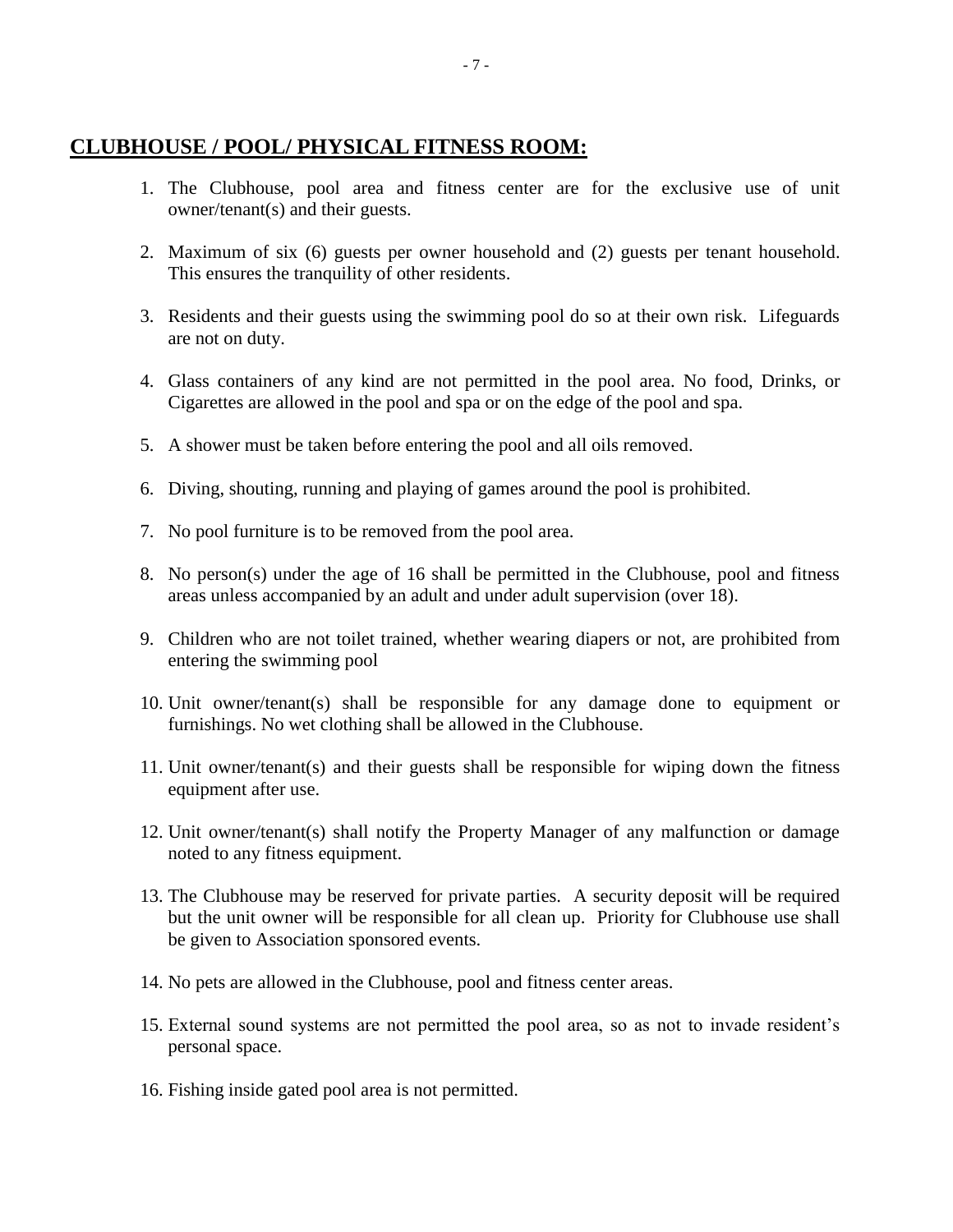- 17. Fireworks are not permitted in common areas.
- 18. Residents who use the Barbeques must clean after use.

# **PARKING/MOTOR VEHICLE RULES AND REGULATIONS**

- 1. Vehicles must be parked in assigned, numbered spaces. Vehicles not so parked are subject to being towed. Guest spaces are for guest use only.
- 2. Any vehicle parked in another unit owner's assigned spot is subject to immediate removal by the association towing company.
- 3. All vehicles must park within the painted lines and be pulled up close to the parking bumper.
- 4. There shall be no parking along the grassed or curbed roadways.
- 5. No motorized vehicle of any type shall operate within the community unless driven by a licensed driver.
- 6. All vehicles within the community shall be properly registered and have current license tags.
- 7. Any vehicle that cannot operate under its own power shall not be permitted within the community for longer than 24 hours unless enclosed within a garage*.*
- 8. Speed within the community must not exceed 10 mph.
- 9. All posted signs within the community must be observed.
- 10. There shall be no mobile homes, trailers of any type, or boats parked anywhere within the community at any time unless enclosed within a garage.
- 11. No maintenance or repair of vehicles, except for emergency repairs, shall be made within the community unless enclosed by a garage.
- 12. Guest parking spaces should not be used by the same vehicle for longer than 48 hours.
- 13. Light duty/heavy duty commercials vehicles are not permitted.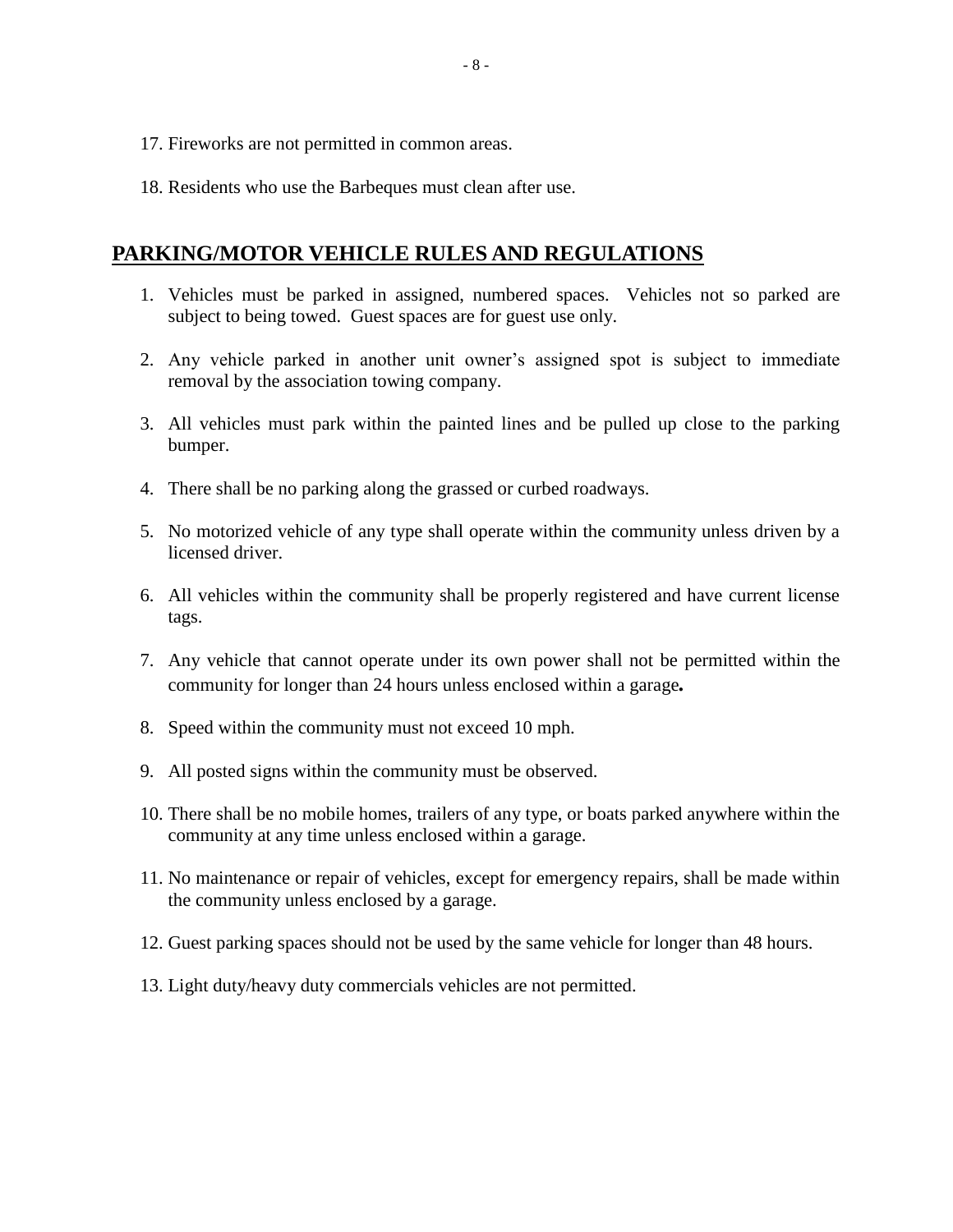- 14. Trucks that have building supplies displayed such as refuse, racks, tools, machinery or building supplies in the bed of the truck are not permitted.
- 15. Diesel trucks are not permitted.
- 16. Vehicles with modified engines and exhaust systems that create excessive noise and Motor Cycles are not permitted.
- 17. Garage doors must be kept closed when not occupied.
- 18. Signs of any type are not permitted to be attached to garage doors.

# **SALE/LEASE RULES AND REGULATIONS:**

- 1. An owner is not allowed to rent his or her unit within the first full year after purchase.
- 2. A \$500.00 security deposit is to be included with all rental applications to be approved. Upon approval, the security deposit shall be deposited in a non-interest bearing Escrow account. In the event that an approval is conditional, a security deposit equal to one (1) months' rent will be required and therefore the basic \$ 500.00 deposit does not apply. **Note: Escrow Deposit is non-interest bearing.**
- 3. Leasing of a unit shall be limited to a minimum of six (6) months consecutive.
- 4. A residency application and interview shall be completed before the sale or lease of a residence.
- 5. Leasing of garages, docks or parking spaces to non-residents will not be approved.
- 6. Prospective unit owners/tenant(s) shall pay a \$100.00 non-refundable residency application.
- 7. No sale/lease shall be approved unless all financial obligations to the Association have been met.
- 8. No sale/lease shall be finalized without the written approval of the Board of Directors.
- 9. There shall be no transient residents.
- 10. There shall be no subleasing of a unit permitted under any circumstance.
- 11. Unit owners/tenant(s) are responsible for following all of the rules and regulations in the governing documents and those created by the Board of Directors.
- 13. Any damage to furnishings, equipment, buildings, common elements caused by the unit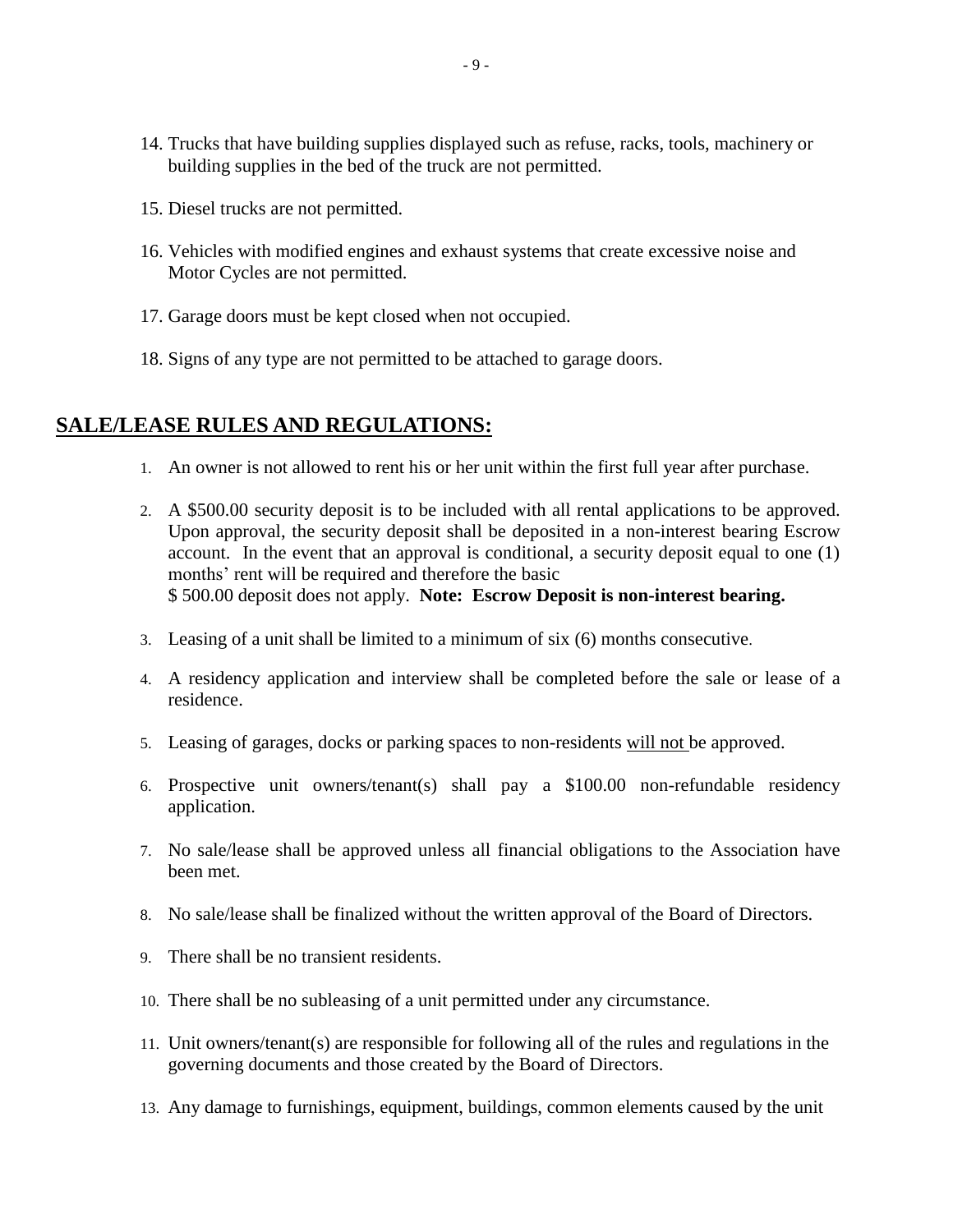owner/tenant, contractor, guests or invitees shall be repaired at the sole expense of the unit owner.

# **MOVE IN/OUT PROCEDURES:**

- 1. Move in/Move out times are 8:00AM to 9:00 PM for noise reasons.
- 2. Items that are being discarded need to be placed in the dumpster. For items that cannot fit in the dumpster, arrangements should be made to have it removed and/or donated.

# **DOCK RULES AND REGULATIONS:**

- 1. The Board of Directors must approve all dock leases. In no case will leases to nonresidents of Bay Reach be approved.
- 2. All vessels that are docked at Bay Reach shall file a Vessel Registration form with the Association Property Manager.
- 3. All vessels docking at the Bay Reach docks shall carry a marine insurance policy, and file a Boat Insurance Coverage Affidavit.
- 4. All vessels must be either registered, or federally documented, and must be able to move under their own power. Under no circumstances will neglected or abandoned vessels be allowed to remain in the dock spaces.
- 5. Noise should be kept to a minimum at all times.
- 6. There will be no overnight stays aboard boats while docked at Bay Reach.
- 7. Sub-leasing of slips by tenants is not permitted.
- 8. No Wake. Boat owners are responsible for damage caused by the boat's wake.
- 9. No obstructing of the docks, walkways or access to slips by any means, including garbage, power cords, repair materials, lines, fenders, or vessel gangways.
- 10. Decks shall be kept free and clear of debris, bottles, papers, trash or unsightly materials at all times.
- 11. Washing and drying of laundry on docks, bulkhead, pilings, decks or rigging, is not permitted.
- 12. Any work performed on boats by outside workmen must be between the hours of 8:00 AM and 5:00 PM Monday through Friday.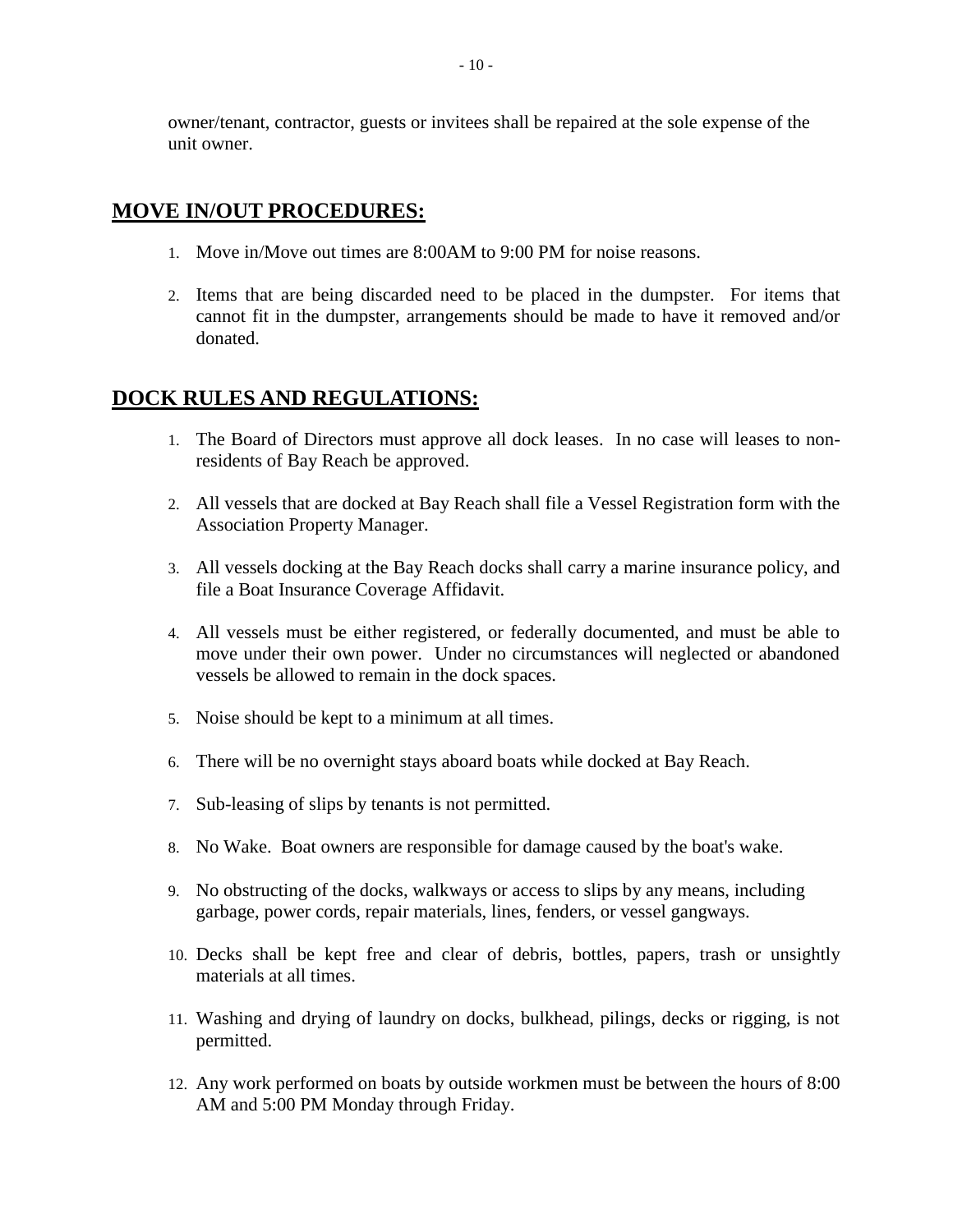- 13. Vessels must be kept and maintained in a presentable condition. The vessel must not appear to be a derelict boat.
- 14. Contractors are required to be licensed and have Workers Compensation.
- 15. Major repairs will not be permitted at the docks. No spraying of paint, gel coat, lacquer, or varnish and no grinding of fiberglass.
- 16. Refuse, garbage, sewage, or black water is not to be discharged overboard.
- 17. Oil, spirits, flammables, gas, diesel and oily bilges will not be discharged into canal waters. Bay Reach has the right to request this vessel be removed from the canal docks, at the owner's expense and risk, and the owner shall pay all charges involved to effect clean up.
- 18. No fuel trucks are permitted on the property.
- 19. In the event of a Tropical Depression or Hurricane Watches/Warnings, all vessels are to evacuate the docks.
- 20. It is the owner's responsibility at all times to keep the vessel tied securely so as to not cause abrasion damage to the bulkhead and pilings and or to install mooring whips to properly keep the vessel away from the bulkhead. No lifts will be permitted.